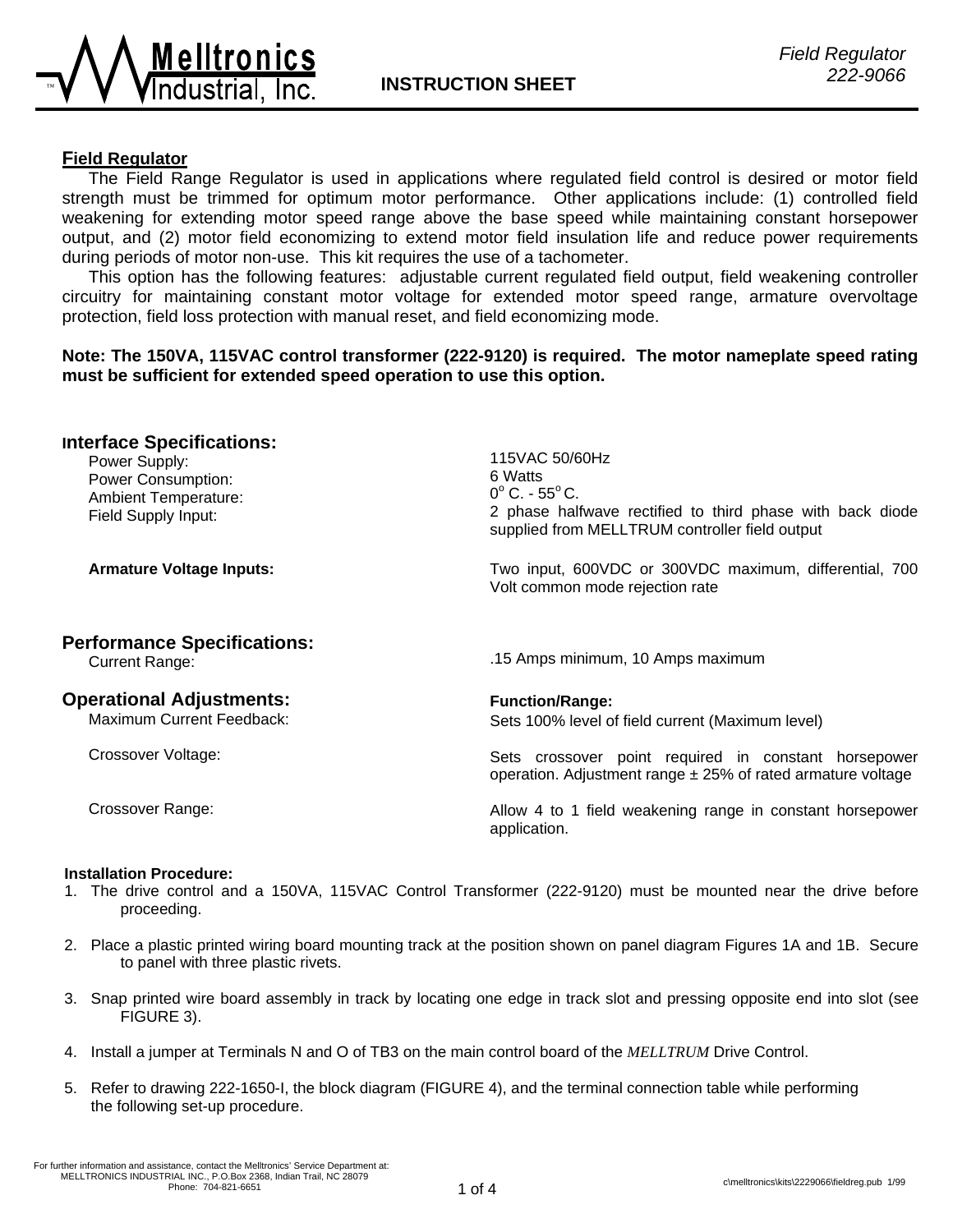

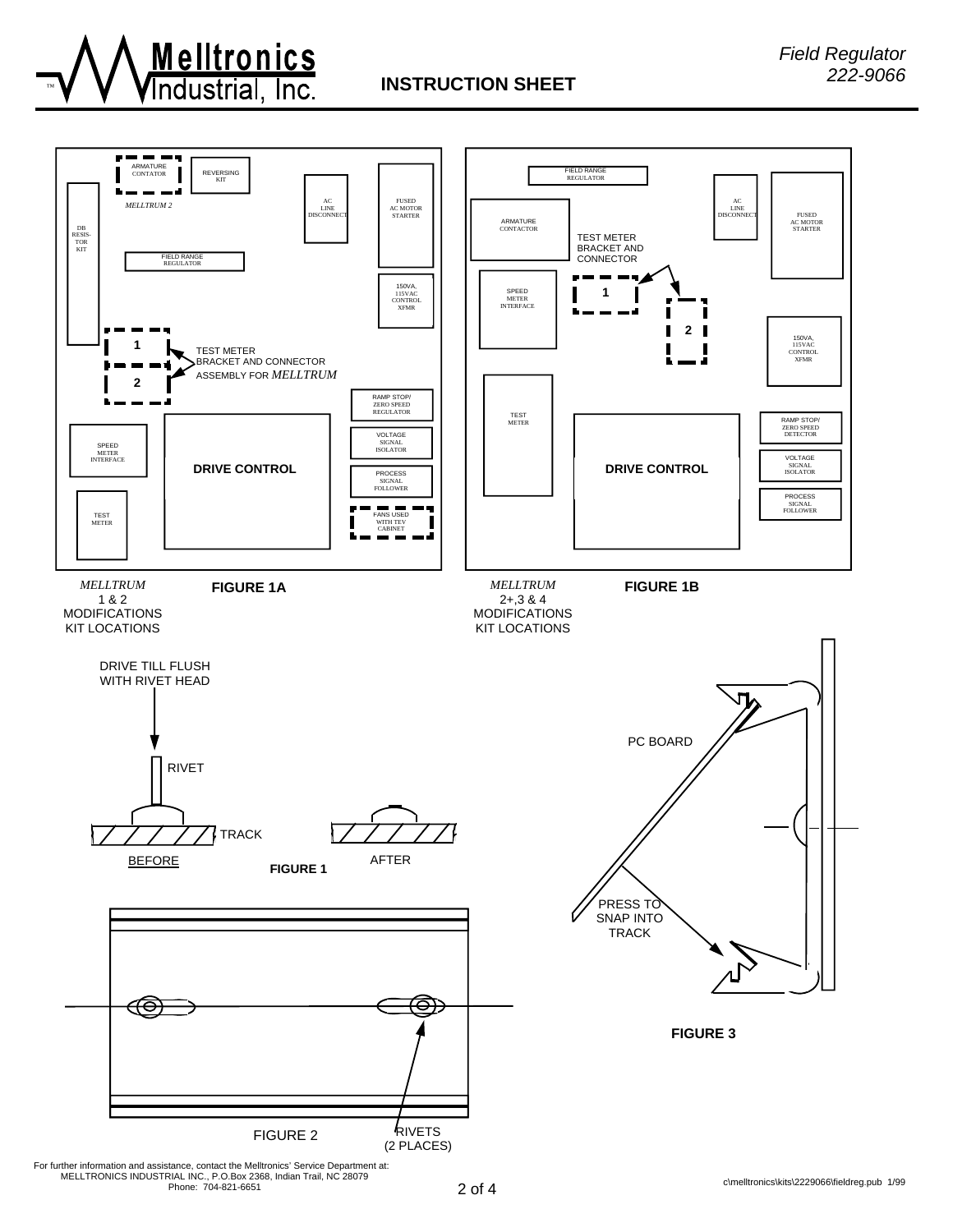



### **NOTE: THE INTENT OF THIS PRINT IS TO HOW A TYPICAL INTERCONNECT SCHEME OF THE MELLTRUM OPTION SHOWN.**

## **REFER TO THE** *MELLTRUM* **CUSTOMER INSTRUCTION MANUAL FOR TYPICAL CONTROLLER CONNECTIONS.**

- $\mathbb{\Delta}$  -FIELD LOSS CIRCUIT MUST BE DEFEATED WHEN FIELD REGULATOR IS SUPPLIED
- $\mathbb A$  -OPTIONAL EXTERNAL RESET FOR FIELD LOSS OVER VOLTAGE TRIP.

# **NOTE: NEITHER OF THE CONNECTIONS SHOULD EVER BE CONNECTED TO EARTH COMMON.**

 $\mathbb{\Delta}$  -ARMATURE VOLTAGE CONNECTIONS REQUIRE IN FIELD WEAKENING APPLICATIONS SELECT PROPER CONNECTION FOR APPLICABLE ARMATURE VOLTAGE REATING (500 VOLT ARMATURE CONNECTIONS SHOWN).

**NOTE: ALL FIELD WEAKENING APPLICATIONS REQUIRE TACHOMETER FEEDBACK TO THE CONTROLLER.**

- 4 -IF FIELD ECONOMY REQUIRED, REMOVE JUMPER STRAPS BETWEEN TERM. #6 & #7 AND TERM. # 8 & #9 OF TB101 AND ADD WIRES SHOWN BY DOTTED LINES
- 3 -*MELLTRUM 1* DC LOOP CONTACTOR *MELLTRUM 2* PILOT RELAY
- $\mathbb A$  -BLOWER MOTOR STARTERS INTERLOCK IF USED

**Melltronics** 

#### **ALL EXTERNAL WIRING TO FOLLOW LOCAL AND NATIONAL ELECTRICAL CODES ARMATURE CONTACTOR IS MANDATORY. REFER TO CUSTOMER INSTRUCTION MANUAL.**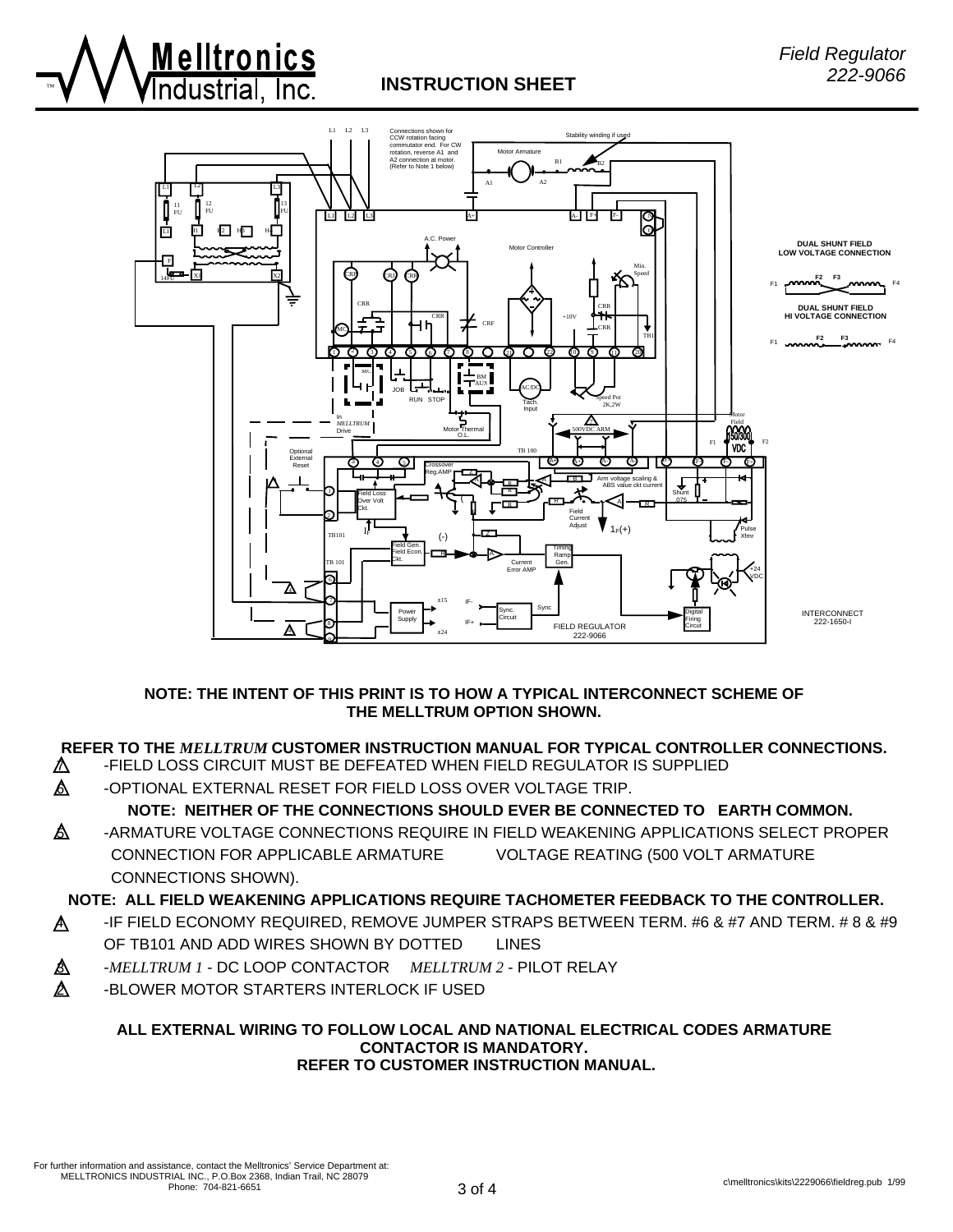

## **SET-UP PROCEDURE FOR** *MELLTRUM* **FIELD REGULATOR**

#### **A. Field Current Regulator:**

Melltroni

Wire per the diagram shown after thoroughly reading the notes listed below:

- 1. Set the adjustment pot as follows: **Field Current Adjust - Mid Position,** 
	- **Crossover Voltage Adjust Fully Clockwise, Field Range Adjust - Fully Counter-clockwise.**
- 2. Connect an ammeter in series with the motor field (Simpson 260 or equivalent, with 10A or greater capacity). **NOTE: DO NOT DISCONNECT FIELD WHILE ENERGIZED!**
- 3 Apply AC power and adjust field current to motor nameplate rating by adjusting the field current adjust potentiometer. If field economy is used, the drive must be into the run mode for this adjustment (speed pot set fully counter-clockwise).
- 4 Set-up complete.

### **B. Field Current Regulation with Field Weakening.**

## **NOTE: DRIVE MUST HAVE TACHOMETER FEEDBACK WHEN THE REGULATOR IS OPERATED IN THIS MODE.**

- 1. Repeat step 1 through 4 under Section A above.
- 2. Set field range adjustment potentiometer fully clockwise.
- 3. Start drive and adjust maximum speed pot for rated motor speed.
- 4. While monitoring armature voltage and field current , increase maximum speed pot until armature voltage reaches related voltage plus 5% (250 VDC for 240 Volt armature and 525VDC for 500 Volt armature).
- 5. Turn crossover voltage adjust pot counter-clockwise until armature voltage decreases to rated armature voltage (240 or 500VDC). Note that field current decrease slightly.
- 6. Slowly increase maximum speed pot until desired maximum field weakened speed is achieved. Note that field current has reduced.
- 7. Slowly adjust field range pot counter-clockwise until armature voltage increases by 5 %, Then turn clockwise until armature voltage returns to rated motor volts.
- 8. Set -up complete.